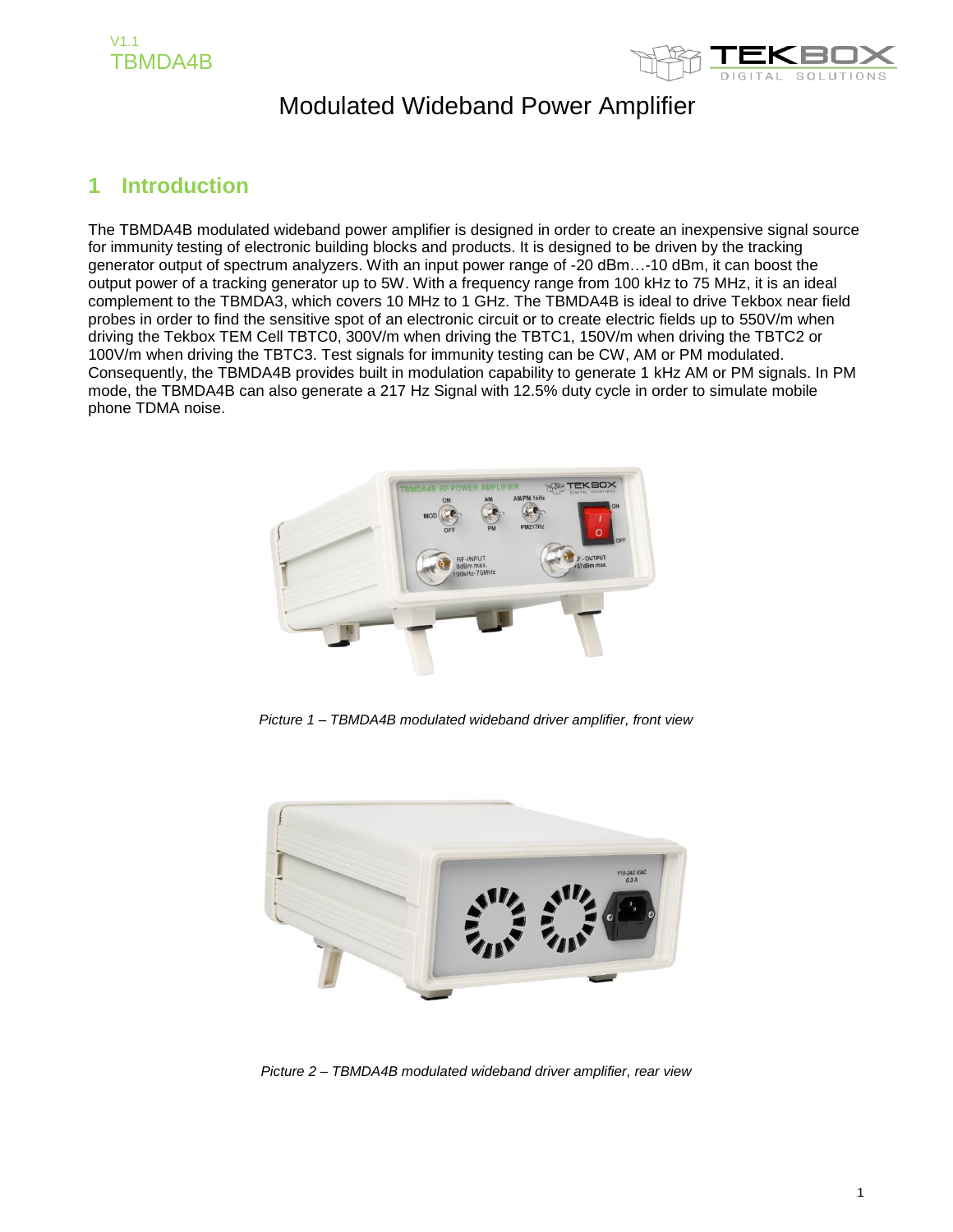### V1.1 TBMDA4B



# Modulated Wideband Power Amplifier

#### **Application:**

General-purpose power amplifier Signal source for immunity testing, driving near field probes Signal source for immunity testing, driving TEM Cells **Features:** CW amplifier (modulation off) 1 kHz, 80% AM modulation 1 kHz, 50% duty cycle pulse modulation 217 Hz, 12.5% duty cycle pulse modulation

### **2 Electrical Specifications**

#### **Technical Data:**

Input / Output: 50 Ohm, N female Supply Voltage range: 110 V…240 V Supply power consumption: 20 W Operating temperature range: -20°C to 50°C Frequency range: 100 kHz – 75 MHz Saturated output power  $@$  100 kHz / Pin = -10 dBm: 36.6 dBm (4.6W) typ. Saturated output power @ 1 MHz / Pin = -10 dBm: 37.6 dBm (5.8W) typ. Saturated output power  $@$  10 MHz / Pin = -10 dBm: 37.6 dBm (5.8W) typ. Saturated output power  $@$  35 MHz / Pin = -10 dBm: 37.1 dBm (5.1W) typ. Saturated output power  $@$  75 MHz / Pin = -10 dBm: 36.6 dBm (4.6W) typ. Saturated output power  $@$  100 MHz / Pin = -10 dBm: 31.6 dBm (1.4W) typ. 1dB output compression point @ 1 MHz: +35.7 dBm typ. 1dB output compression point @ 35 MHz: +34.8 dBm typ. 1dB output compression point @ 75 MHz: +34.1 dBm typ. 2<sup>nd</sup> harmonic, 35 MHz, Pout=36dBm: < - 18 dBc typ. 2<sup>nd</sup> harmonic, 35 MHz, Pout=30dBm: < - 21 dBc typ. 3 rd harmonic, 35 MHz, Pout=36dBm: < - 19 dBc typ. 3 rd harmonic, 35 MHz, Pout=30dBm: < - 35 dBc typ. Total harmonic distortion: 5.9% @35MHz, Pout=27dBm typ. 8.4% @35 MHz, Pout=30 dBm typ. 12.3% @35 MHz, Pout=33 dBm typ.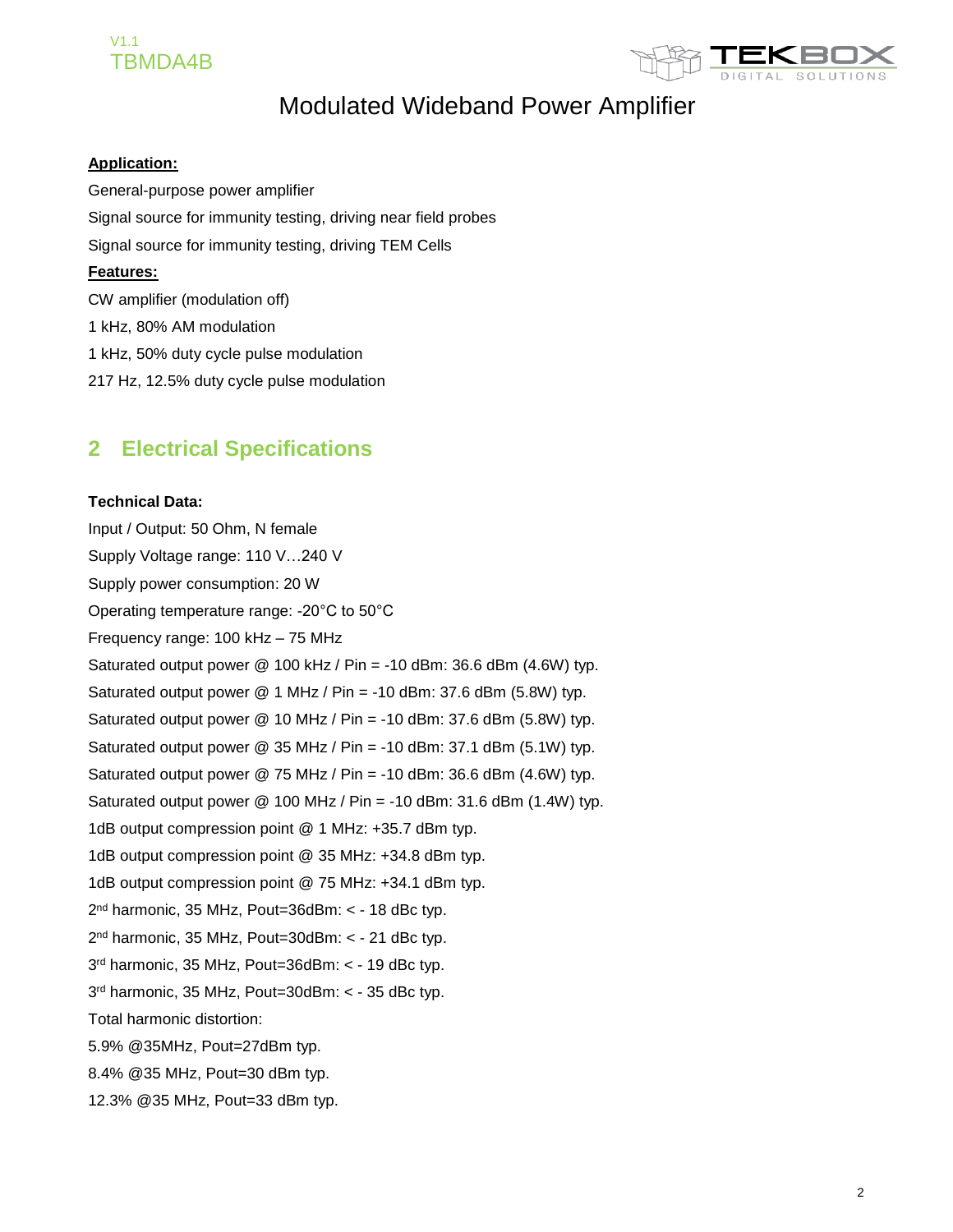



18.1% @35 MHz, Pout=36 dBm typ. Third order intercept point: +53dBm, @25 MHz,  $\Delta$  f = 200kHz typ. Noise figure @35 MHz: 7.2 dB Internal modulation frequency AM: 1 kHz ±20% Internal modulation frequencies PM: 1 kHz ±10%, 217 Hz ±20% Duty cycle, PM: 50% ±10% @ 1 kHz; 12.5% ±20% @ 217 Hz

#### **Maximum ratings:**

#### Maximum input power: 0 dBm

The output of the TBMDA4B is quite tolerant to output mismatch, however open or shorted load is not recommended, as it potentially can cause damage. When driving near field probes or current probes, it is highly recommended to insert a 3dB attenuator at the output of the amplifier in order to protect the output stage.

#### **Small Signal Performance (@ Pin = - 30 dBm):**

| Frequency [MHz]    | 0.05 | 0.075 | 0.1  | 0.25 | 0.5  | 0.75 |      |      |      | 25   | 50   |               | 100  |
|--------------------|------|-------|------|------|------|------|------|------|------|------|------|---------------|------|
| Output power [dBm] | 17.5 | 20.2  | 21.2 | 23.7 | 23.4 | 23.7 | 23.7 | 23.9 | 23.9 | 23.8 | 22.6 | 01<br>2 I . I | 17.6 |
| Gain [dB]          | 47.5 | 50.2  | 51.2 | 53.  | 53.4 | 53.7 | 53.7 | 53.9 | 53.9 | 53.8 | 52.6 | 51<br>، ا ب   | 47.6 |

*Table 1 – TBMDA4B small signal gain*

#### **Linear output power (@ Pin = -22 dBm):**

| Frequency [MHz]    | 0.05 | 0.075 | 0.1  | 0.25 | 0.5                            | 0.75 |      |      | 10   | 25   | 50   | 75   | 100  |
|--------------------|------|-------|------|------|--------------------------------|------|------|------|------|------|------|------|------|
| Output power [dBm] | 25.4 | 28.1  | 29.3 | 31.1 | 31.4<br>$\boldsymbol{\Lambda}$ | 31.7 | 31.7 | 31.9 | 31.9 | 31.8 | 30.5 | 29.7 | 25.6 |
| Gain [dB]          | 47.4 | 50.1  | 51.3 | 53.  | 53.4                           | 53.7 | 53.7 | 53.9 | 53.9 | 53.8 | 52.5 | 51.7 | 47.6 |

*Table 2 – TBMDA4B, linear output power versus frequency, 50 kHz – 100 MHz*

#### **1 dB compression point (@ Pin = -17 dBm):**

| Frequency [MHz]    | 0.05 | 0.075 | 0.1  | 0.25 | 0.5  | 0.75 |    |    | U  | 25   | 50            | 75<br>ັ | 100  |
|--------------------|------|-------|------|------|------|------|----|----|----|------|---------------|---------|------|
| Output power [dBm] | 30.2 | 32.8  | 33.9 | 35.4 | 35.4 | 35.8 | 36 | 36 | 36 | 35.9 | 34.7          | 34.7    | 29.5 |
| Gain [dB]          | 47.2 | 49.8  | 50.9 | 52.4 | 52.4 | 52.8 | 53 | 53 | 53 | 52.9 | 51<br>◡ ៲ . ៸ | 51.7    | 46.5 |

*Table 3 – TBMDA4B, 1 dB compression point versus frequency, 50 kHz – 100 MHz*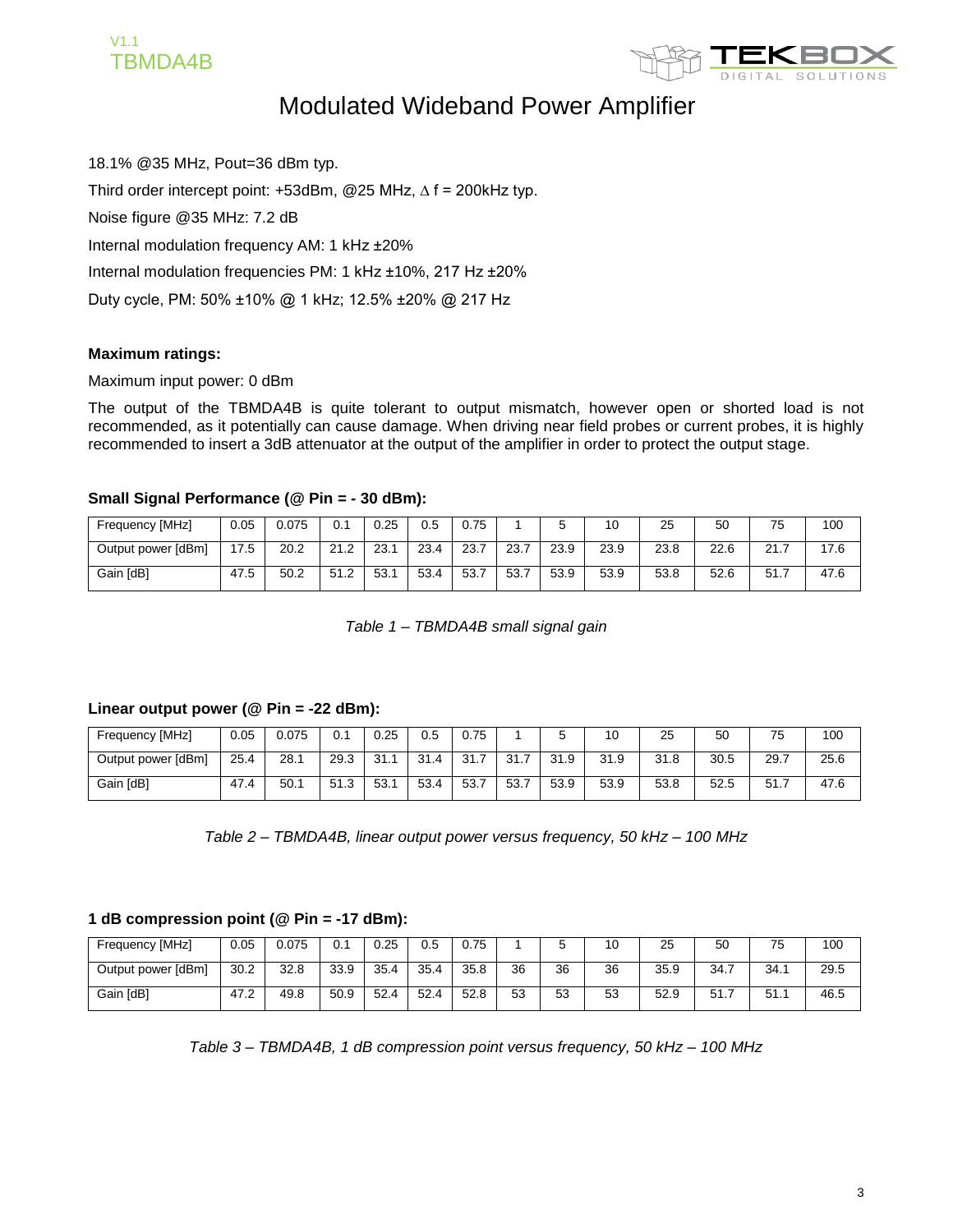



#### **Saturation (@ Pin = -10 dBm):**

| Frequency [MHz]    | 0.05 | 0.075 | 0.1  | 0.25 | 0.5 | 0.75 |      | ັ    | 10   | 25   | 50   | 75   | 100  |
|--------------------|------|-------|------|------|-----|------|------|------|------|------|------|------|------|
| Output power [dBm] | 34.4 | 36.1  | 36.7 | 37.4 | 37. | 37.6 | 37.6 | 37.6 | 37.6 | 37.4 | 36.8 | 36.6 | 31.6 |
| Gain [dB]          | 44.4 | 46.1  | 46.  | 47.4 | 47. | 47.6 | 47.6 | 47.6 | 47.6 | 47.4 | 46.8 | 46.6 | 41.6 |

*Table 3 – TBMDA4B, Saturation versus frequency, 50 kHz – 100 MHz*



*Figure 1 – 1 kHz, 80 % AM envelope, 25 MHz*



*Figure 2 – 1 kHz, 50 % PM envelope, 25 MHz*



*Figure 3 – 217 Hz, 12.5 % PM envelope, 25 MHz*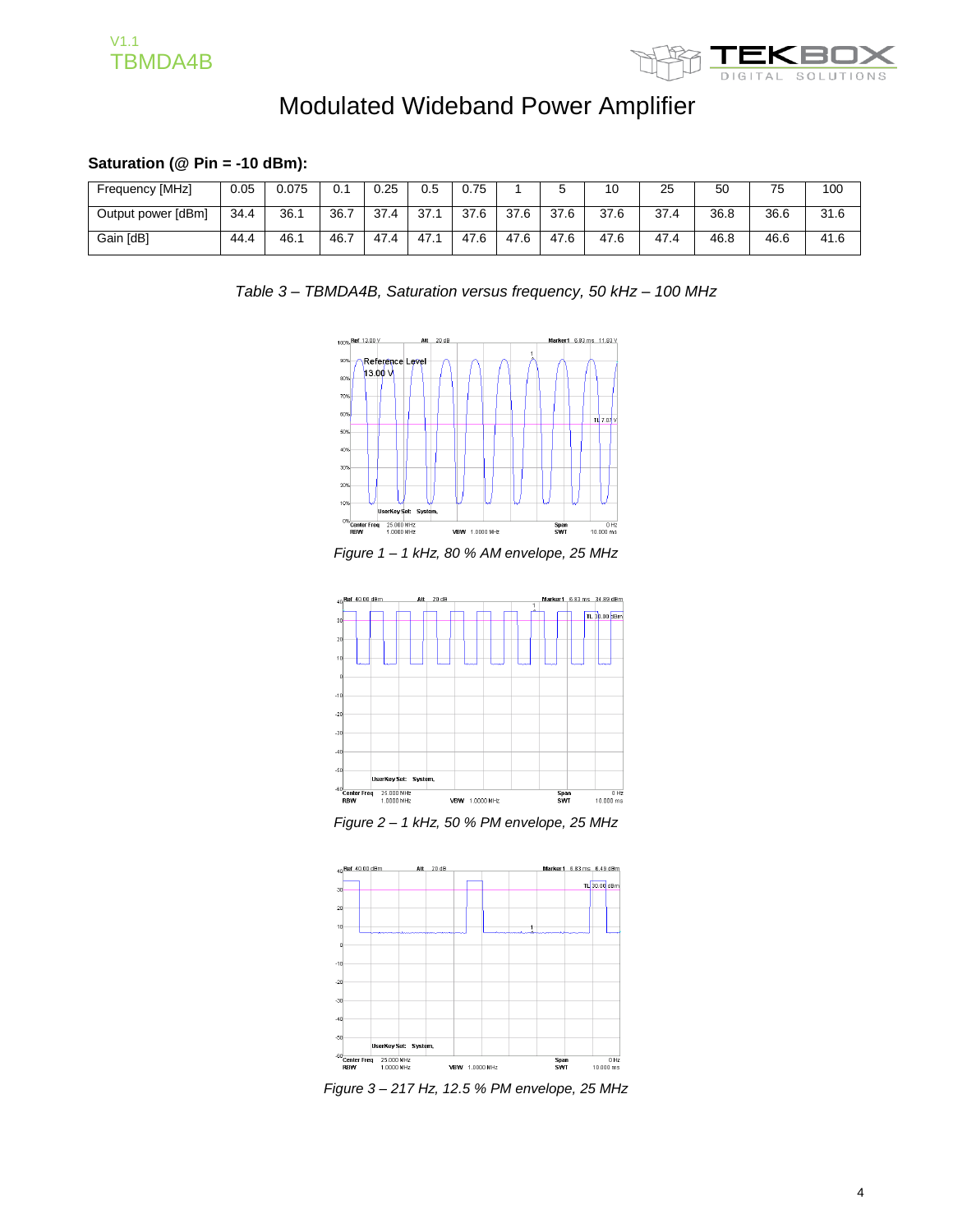



### **3 Applications**

### **Immunity testing using a TEM cell**



*Figure 4 – immunity testing set up*

### **Immunity testing using near field probes**



*Figure 5 – immunity testing set up*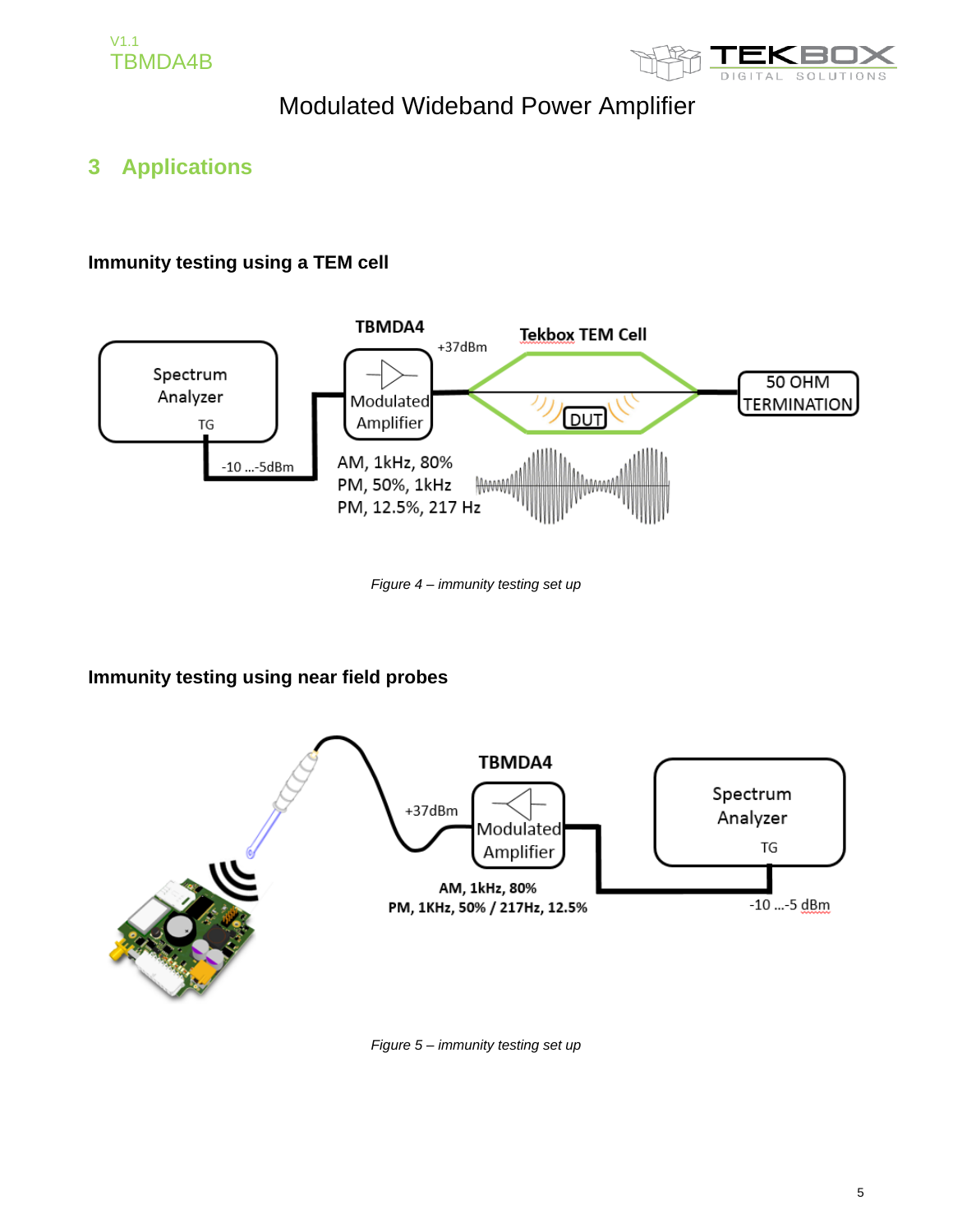

## **4 TEM Cell field strength**

A typical pre compliance set up for immunity testing is typically not sophisticated enough to measure the real field strength inside the TEM cell. However, the field strength can be approximated mathematically.

The E-field (V/m) between septum and lower (upper) wall of a TEM cell is  $E = V/d$  where V is the RMS voltage of the applied signal and d is the distance between septum and lower (upper) wall. This is based on the simplified assumption that the E field would be perfectly homogenous/evenly distributed. A more practical formula is  $E =$ V\*Cor/d where Cor is a correction factor for the average field strength over the volume of the DUT derived from the analysis of the field distribution over the cross section of the cell.

Assuming the DUT is placed in the center of the cell and in the middle between bottom wall and septum, we can however use the simplified formula with sufficient accuracy.

TBTC0: d = 2.8 cm ->  $E_{[V/m]} = (\sqrt{(P^*50\Omega)})^*35.7$ TBTC1: d = 5 cm -> E<sub>[V/m]</sub> =  $(\sqrt{(P^*50\Omega)})^*20$ TBTC2: d = 10 cm -> E<sub>[V/m]</sub> =  $(\sqrt{(P^*50\Omega)})^*10$ TBTC3: d = 15 cm -> E<sub>[V/m]</sub> = ( $\sqrt{(P*50\Omega)}$ )\*6.66

The power P in the formulas above hast to be entered in [Watt]  $P_{[W]} = 0.001*(10^{6} (P_{[dBm]}/10))$ 

| <b>Frequency [MHz]</b> | Input power<br>[dBm] | Output power<br>[dBm] | <b>Field strength</b><br>TBTC0 [V/m] | <b>Field strength</b><br>TBTC1 [V/m] | <b>Field strength</b><br>TBTC2 [V/m] | <b>Field strength</b><br>TBTC3 [V/m] |
|------------------------|----------------------|-----------------------|--------------------------------------|--------------------------------------|--------------------------------------|--------------------------------------|
| 0.05                   | $-10$                | 34.4                  | 419                                  | 235                                  | 117                                  | 78                                   |
| 0.1                    | $-10$                | 36.7                  | 546                                  | 306                                  | 153                                  | 102                                  |
| 0.5                    | $-10$                | 37.1                  | 572                                  | 320                                  | 160                                  | 107                                  |
| $\mathbf{1}$           | $-10$                | 37.6                  | 606                                  | 339                                  | 170                                  | 113                                  |
| 5                      | $-10$                | 37.6                  | 606                                  | 339                                  | 170                                  | 113                                  |
| 10                     | $-10$                | 37.6                  | 606                                  | 339                                  | 170                                  | 113                                  |
| 25                     | $-10$                | 37.4                  | 592                                  | 332                                  | 166                                  | 111                                  |
| 50                     | $-10$                | 36.8                  | 552                                  | 309                                  | 155                                  | 103                                  |
| 75                     | $-10$                | 36.6                  | 540                                  | 302                                  | 151                                  | 101                                  |

*Table 3 – calculated field strength for TBMDA4B driving Tekbox TEM cells*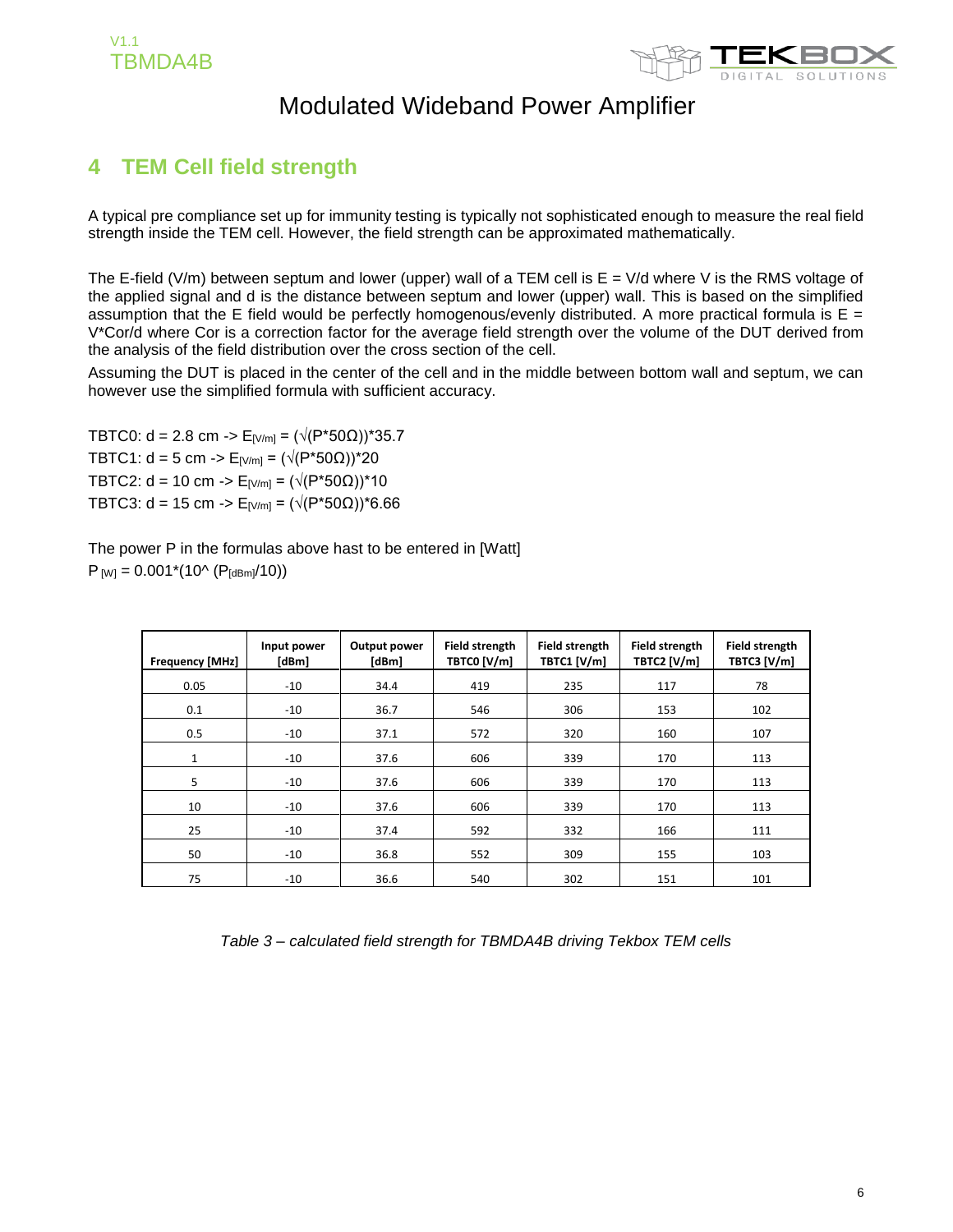

## **5 PC Software for immunity testing**

The Tekbox EMCview SW is regularly updated and now supports immunity testing with a feature for automated tracking generator control. This significantly simplifies immunity testing, especially in case of repeated testing during validation of DUT modifications/improvements.

Tekbox EMCview currently supports Rigol, Siglent, R&S FPC and FPH series spectrum analyzers.

| <b>EMCview</b><br><b>SERVICE CONTROL</b><br>---<br><b>SETTING APPROVE</b>                                         | ----                                                                                                                                                         | -----                                                                                                                                                          | --<br>-                                                                                                                                                                                   |                                                                                                                                                                                                                                                                                                                                                                                                                                                                                                                  |
|-------------------------------------------------------------------------------------------------------------------|--------------------------------------------------------------------------------------------------------------------------------------------------------------|----------------------------------------------------------------------------------------------------------------------------------------------------------------|-------------------------------------------------------------------------------------------------------------------------------------------------------------------------------------------|------------------------------------------------------------------------------------------------------------------------------------------------------------------------------------------------------------------------------------------------------------------------------------------------------------------------------------------------------------------------------------------------------------------------------------------------------------------------------------------------------------------|
| File Device Setup Mode About                                                                                      |                                                                                                                                                              |                                                                                                                                                                |                                                                                                                                                                                           |                                                                                                                                                                                                                                                                                                                                                                                                                                                                                                                  |
| TEKBOX<br>DIGITAL SOLUTIONS                                                                                       | Power Ramping<br>Freq[Hz]<br>$\blacktriangleright$ 150000                                                                                                    |                                                                                                                                                                | Mode<br>$\bullet$ single shot $\bullet$ periodic                                                                                                                                          | <b>Fixed Frequencies</b><br>Freq[Hz]<br>TG[dBm]<br>$\blacktriangleright$ 100000<br>$\sqrt{3}$                                                                                                                                                                                                                                                                                                                                                                                                                    |
| <b>Settings</b><br>Value<br>Parameter<br>Amp Cor<br>none<br>TEM Cor<br>none<br>SEPTUM[cm]<br>2.8<br>Tg off<br>lon | T1[msec]<br>1000<br>Steps<br>$\sqrt{3}$<br>$-10$ [msec] $-$<br>$ 0\rangle$                                                                                   | PowHigh[dBm] PA[dBm] E[V/m]<br>$3,00 \rightarrow 5,65$<br>l-3<br>T3[msec]<br>1000<br>PowLow[dBm]<br>PA[dBm] E[V/m]<br>$\sqrt{15}$<br>$-15,00 \rightarrow 1,42$ | T2[msec]<br>1000<br>Steps<br>13<br>T4[msec]-<br>1000                                                                                                                                      | $\blacktriangleright$<br>200000<br>$\sqrt{3}$<br>$\blacktriangleright$<br>300000<br>$\sqrt{3}$<br>$\overline{13}$<br>P.<br>400000<br>500000<br>$\sqrt{3}$<br>$\blacktriangleright$<br>$\blacktriangleright$<br>600000<br>$\sqrt{3}$<br>$\blacktriangleright$ 700000<br>$\sqrt{3}$<br>$\blacktriangleright$ 800000<br>$\sqrt{3}$<br>900000<br>$\sqrt{3}$<br>P.<br>$\sqrt{3}$<br>$\blacktriangleright$<br>1000000<br>$\blacktriangleright$<br>1100000<br>$\sqrt{3}$<br>$\blacktriangleright$ 1200000<br>$\sqrt{3}$ |
|                                                                                                                   | Frequency Sweep                                                                                                                                              | Hz                                                                                                                                                             | dBm                                                                                                                                                                                       | Mark Freq by *<br>Mark Freq by #                                                                                                                                                                                                                                                                                                                                                                                                                                                                                 |
| Messages<br>A<br>$\overline{\phantom{a}}$                                                                         | Start[Hz]<br>$\blacktriangleright$<br>100000<br>$\blacktriangleright$<br>100000<br>▶<br>100000<br>▶<br>100000<br>▶<br>100000<br>$\blacktriangleright$ 100000 | Stop[Hz]<br>StepSize[Hz]<br>200000<br>10000<br>200000<br>10000<br>200000<br>10000<br>200000<br>10000<br>200000<br>10000<br>200000<br>10000                     | DwellTime[sec]<br>Power[dBm]<br>$\sqrt{10}$<br>$\sqrt{3}$<br>$\sqrt{10}$<br>$\sqrt{3}$<br>$\sqrt{10}$<br>Eз<br>10<br>$\sqrt{3}$<br>$\sqrt{10}$<br>$\sqrt{3}$<br>$\sqrt{10}$<br>$\sqrt{3}$ | Marks                                                                                                                                                                                                                                                                                                                                                                                                                                                                                                            |
| 9000                                                                                                              |                                                                                                                                                              |                                                                                                                                                                |                                                                                                                                                                                           | 4.096MB:4.096MB:0 V03.02u #10210 12:16:49                                                                                                                                                                                                                                                                                                                                                                                                                                                                        |

*Figure 8 – screenshot of the tracking generator control feature of EMCview*

## **WARNING:**

**Never connect the output of the TBMDA4B directly to the input of a spectrum analyzer. Check the maximum input ratings of the spectrum analyzer and protect it with an appropriate attenuator. Open or shorted load is not recommended, potentially can cause damage of the RF output stage.**

# **Example: Rigol DSA815 – maximum input power rating: +20dBm**